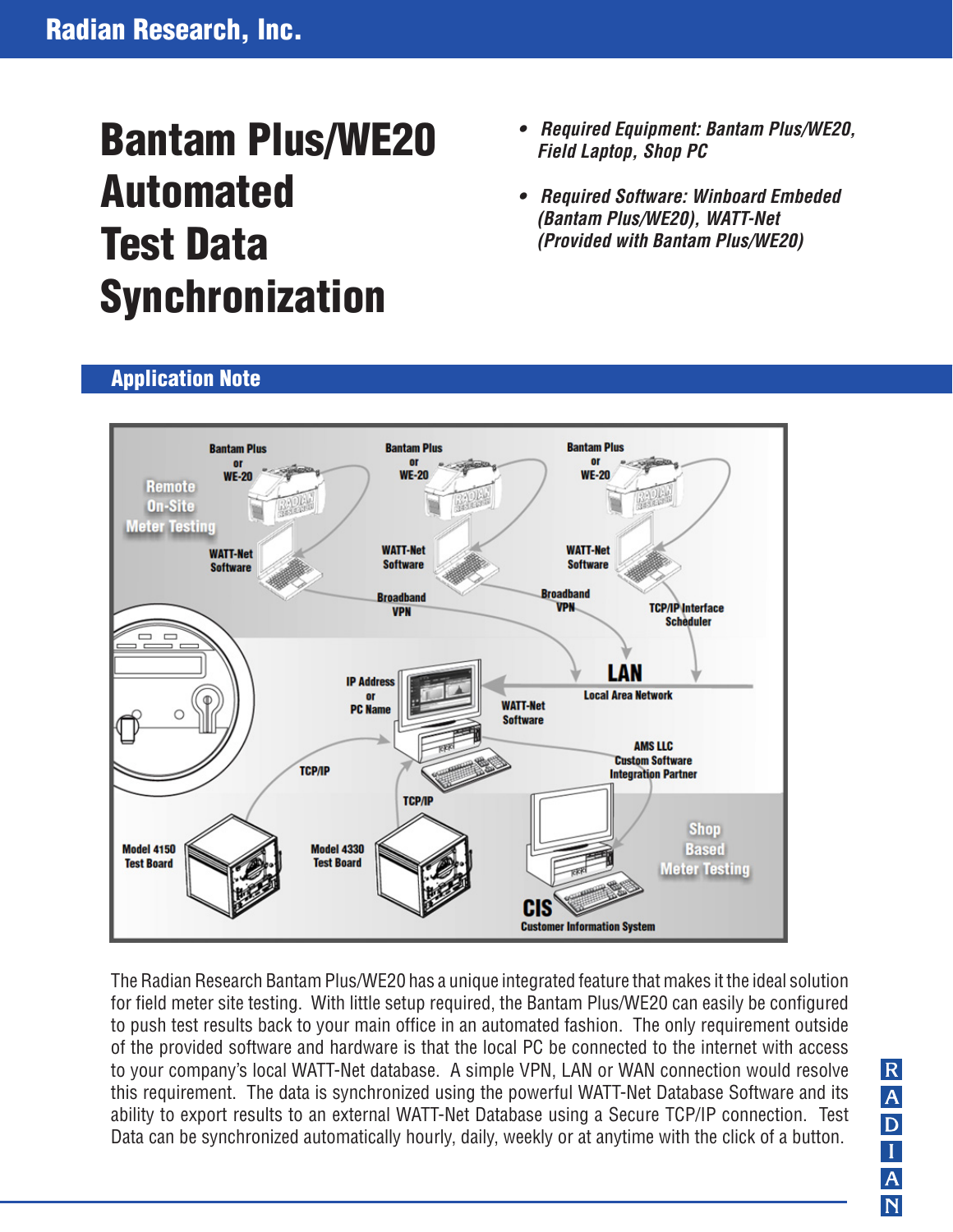## *Configuration*

The following document provides details for configuration of WATT-Net and Bantam Plus/WE20 software for the automated synchronization.

Configuration instructions presume a new WATT-Net and Winboard Embedded install with default installation settings.

### **Step 1**

Configure field PC WATT-Net Database to accept a TCP/IP connection.

• Open the WATT-Net Data Viewer software

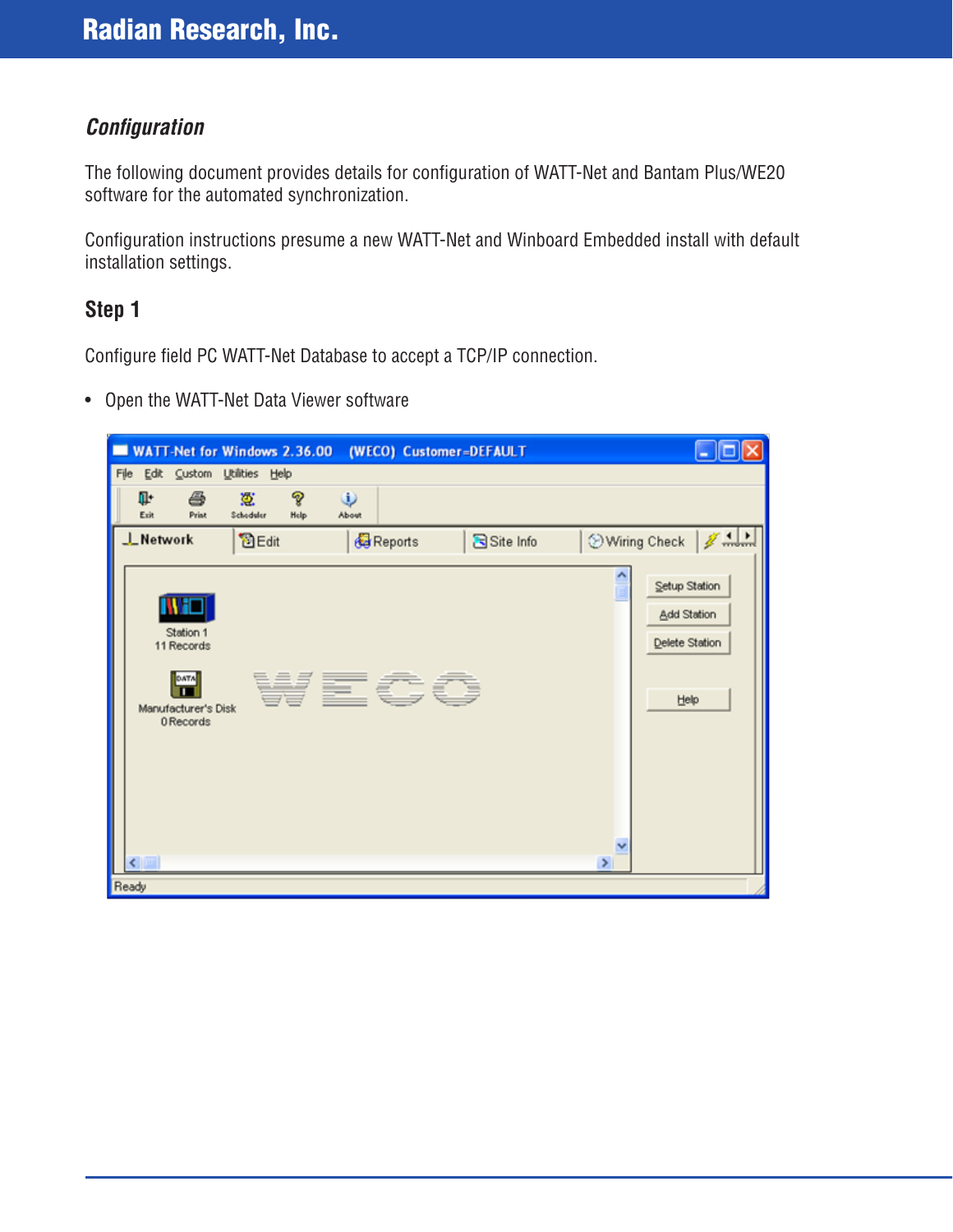• Right Click on the Station 1 and configure the Network Type to TCP/IP

| Station 1 Properties              |  |
|-----------------------------------|--|
| Network   Records   Model         |  |
| <b>Station Network Properties</b> |  |
| Network Type: TCPAP               |  |
| Network Status: Off-Line          |  |
| TCP/IP Address: 192.168.3.184     |  |
| Computer Name: LT04SALES          |  |
|                                   |  |
| Advanced                          |  |
| OK<br>Cancel                      |  |

• Configure the Model type as WE-20

| Station 1 Properties      |  |
|---------------------------|--|
| Network Records Model     |  |
| <b>Station Model Type</b> |  |
| Model#: VVE20             |  |
|                           |  |
| Station Name: Station 1   |  |
| Comments:                 |  |
| None                      |  |
|                           |  |
| Cancel<br>OK              |  |

# **Step 2**

Set up Bantam Plus/WE20 to connect automatically to the field PC via Ethernet cable.

• Connect Ethernet cable to Bantam Plus/WE20 and Field PC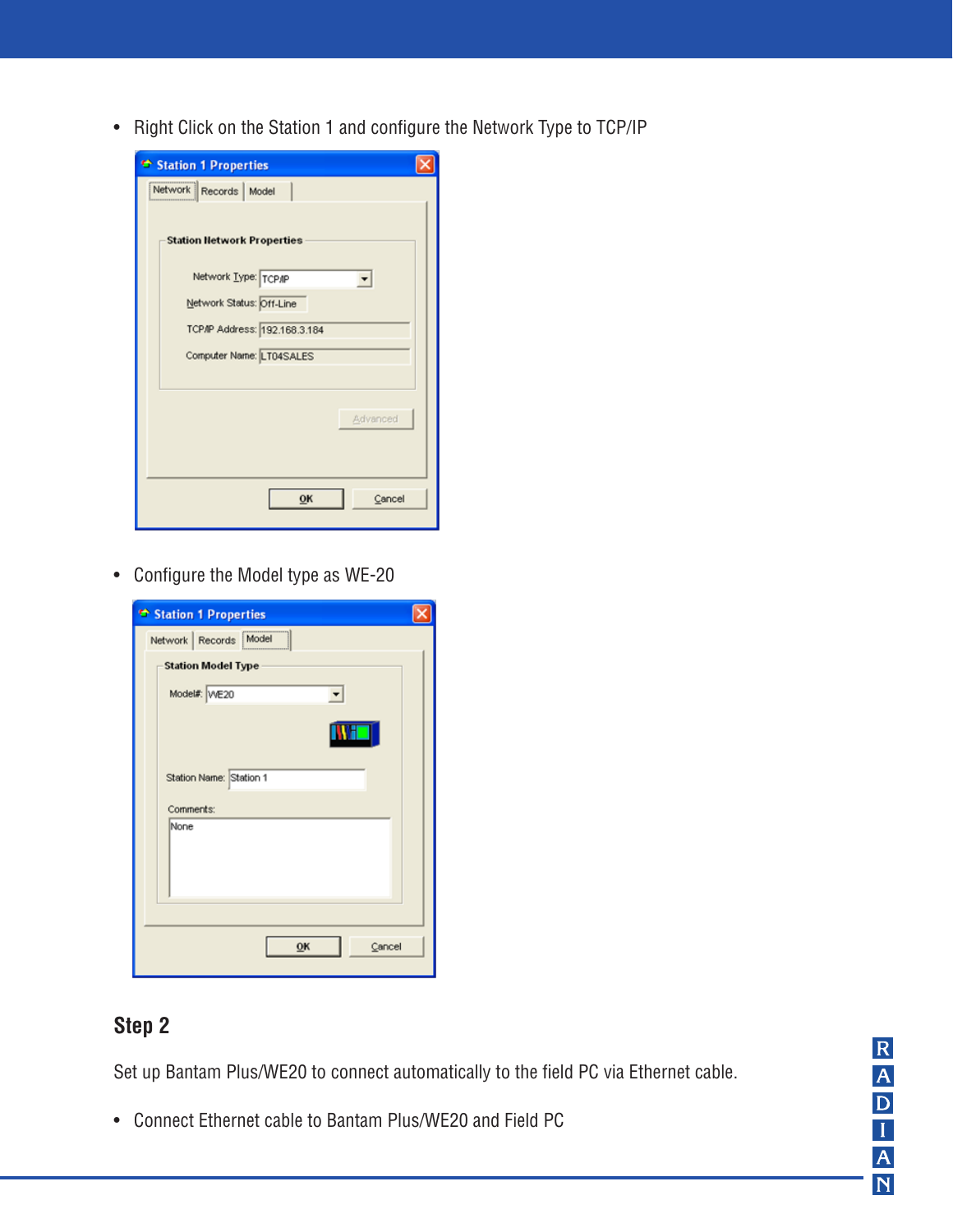• Open the Main Menu tab



• Open the Administration Icon, Open the Options Icon, Select the Locate WATT-Net Button

| <b>VE WATTHOUR-KJY8GO</b>                             |          |
|-------------------------------------------------------|----------|
| <b>■ Options</b>                                      |          |
| <b>Display Options</b>                                | Save     |
| <b>Ø</b> Display Touchscreen Keyboard                 |          |
| <b>Color Scheme:</b><br>Blue                          | Close    |
| NATT-Net Network Options                              |          |
| <b>TCP/IP or Computer Name:</b><br>192.168.3.173      | Locate   |
| Last Auto. Export Date:<br>7/9/2013 9:04:38 AM        | WATT-Net |
| Path & FileNames<br>Ex: C:\wecoapps\we20\export_files |          |
| C:\wecoapps\we20<br><b>Global Export Path:</b>        |          |
| MeterTestResults_September<br>Ex:                     |          |
| Meter FileName:                                       |          |
|                                                       |          |
|                                                       |          |
|                                                       |          |
| Ready                                                 |          |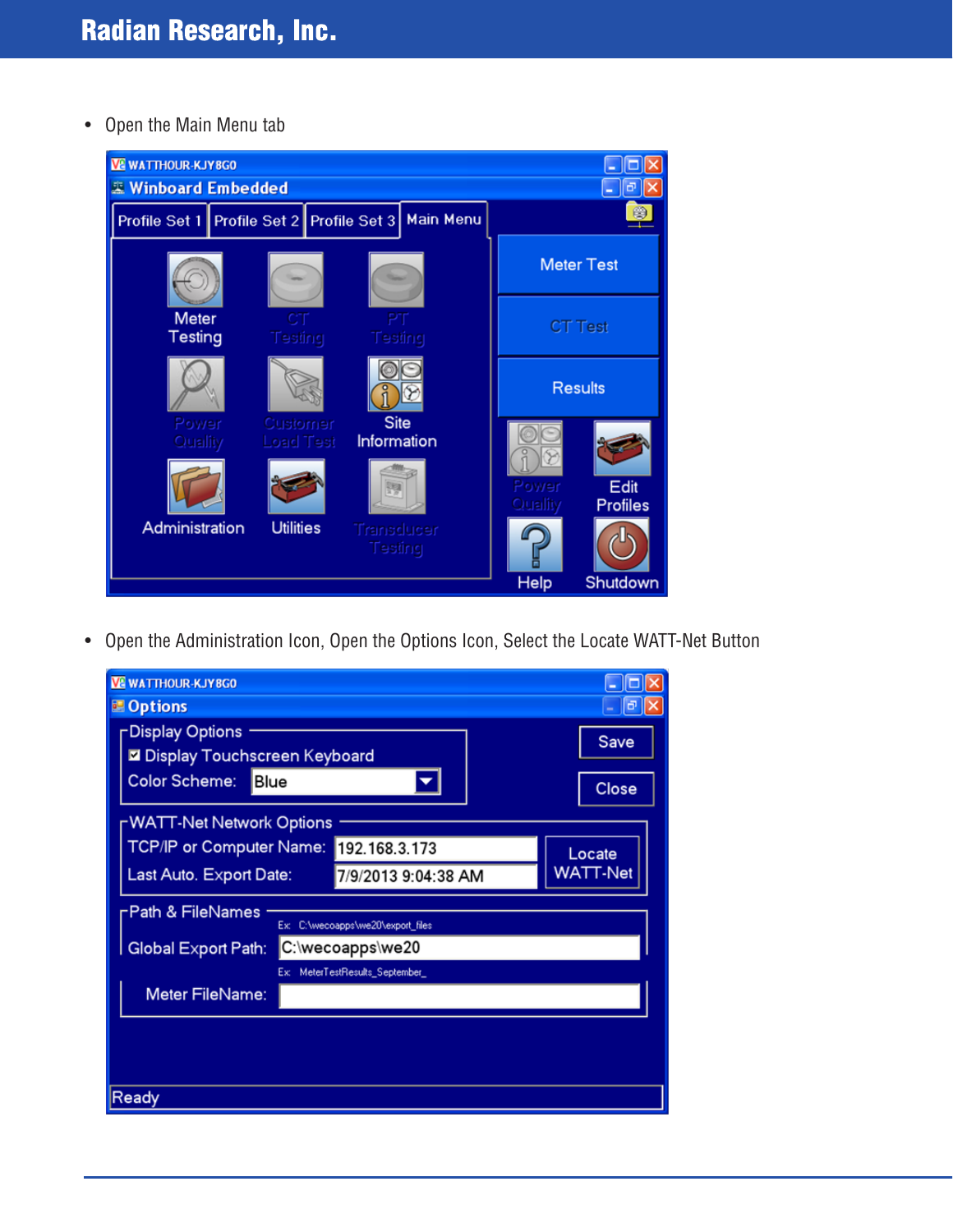- Click Save in the top right corner.
- Close the Options Window, Close the Administration Window.
- Wait for the Network Icon to Appear in the top Right Corner



Once the Icon Appears, the Bantam Plus/WE20 has connected to the WATT-Net database on the field PC.

• After connection, the Bantam Plus/WE20 will transfer test results automatically



• When Complete, the Bantam Plus/WE20 will indicate how many records have been transferred

Each test is Date and Time stamped. Only data save since the last export will transfer to the main database.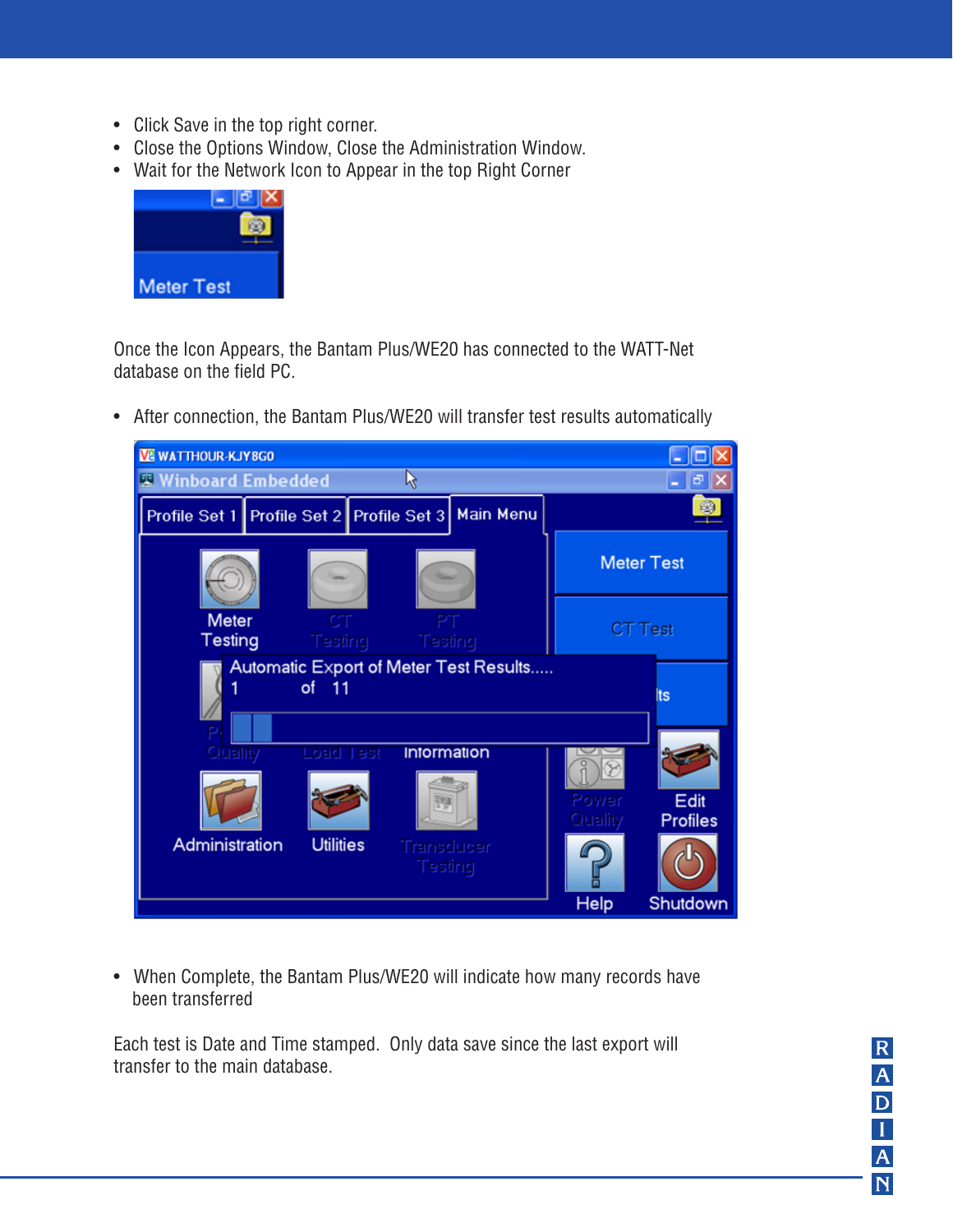

## **Step 3**

Configure the shop PC WATT-Net Database to accept a TCP/IP connection.

• Open the WATT-Net Data Viewer software

| File<br>Edit Custom Utilities Help                                                 |                             | WATT-Net for Windows 2.36.00 (WECO) Customer=DEFAULT |                                                        |  |
|------------------------------------------------------------------------------------|-----------------------------|------------------------------------------------------|--------------------------------------------------------|--|
| ūŀ.<br>6<br><b>Print</b><br>Exit                                                   | P<br>鸞<br>Schoduler<br>Help | $\omega$<br>About                                    |                                                        |  |
| LNetwork                                                                           | <b>DEdit</b>                | <b>Reports</b>                                       | Wiring Check   J<br>Site Info                          |  |
| <b>INFF</b><br>Station 1<br>11 Records<br>DATA<br>Manufacturer's Disk<br>0 Records |                             | WECO                                                 | Setup Station<br>Add Station<br>Delete Station<br>Help |  |
| Ready                                                                              |                             |                                                      | $\,$                                                   |  |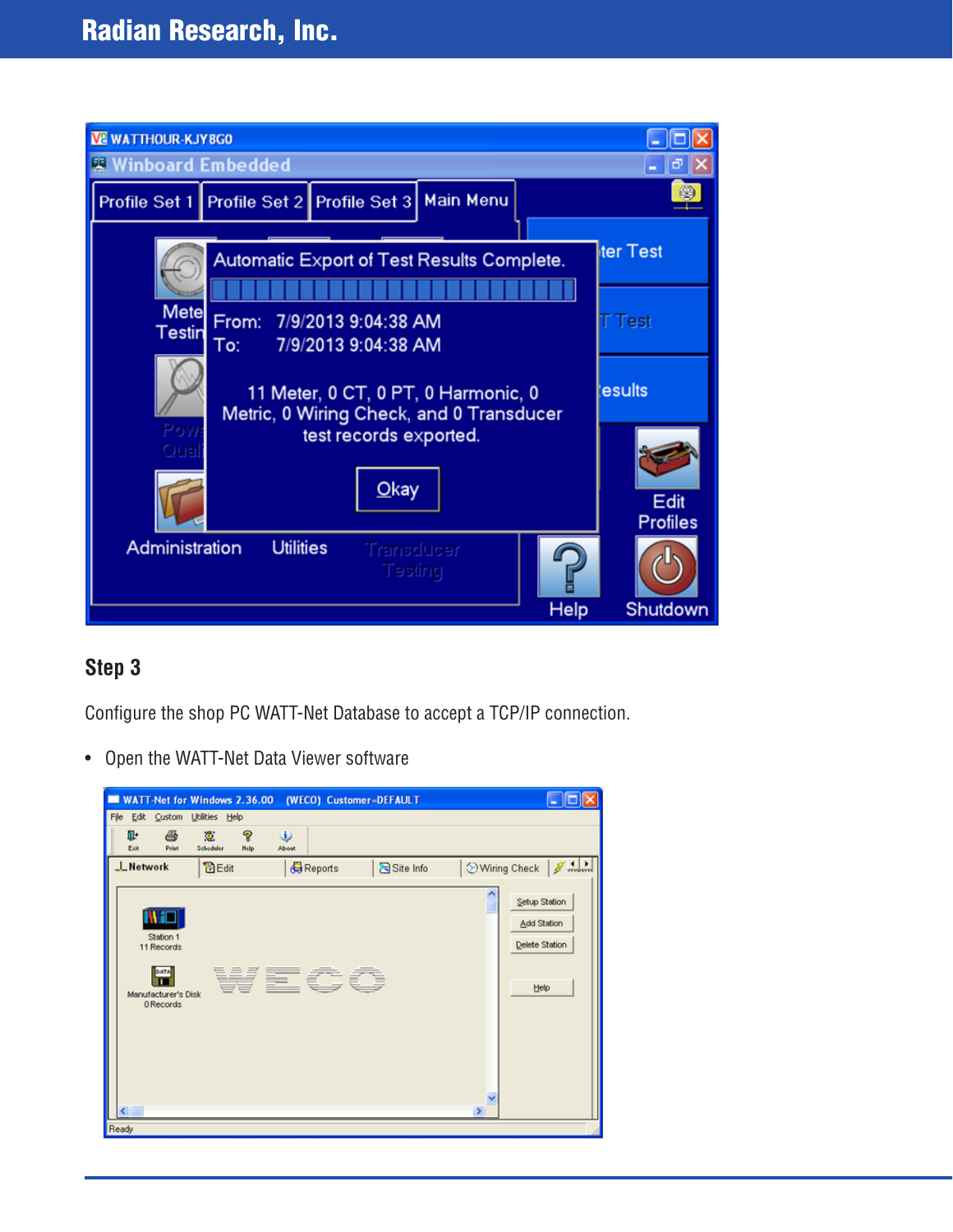• Right Click on the Station 1 and configure the Network Type to TCP/IP

| Station 1 Properties              |  |
|-----------------------------------|--|
| Network   Records   Model         |  |
| <b>Station Network Properties</b> |  |
| Network Type: TCP/IP              |  |
| Network Status: Off-Line          |  |
| TCP/IP Address: 192.168.3.184     |  |
| Computer Name: LT04SALES          |  |
|                                   |  |
| Advanced                          |  |
| OK<br>Cancel                      |  |

• Configure the Model type as WE-20

| <sup>+</sup> Station 1 Properties |  |
|-----------------------------------|--|
| Network Records Model             |  |
| <b>Station Model Type</b>         |  |
| Model#: VVE20                     |  |
|                                   |  |
| Station Name: Station 1           |  |
| Comments:                         |  |
| None                              |  |
|                                   |  |
| OK<br>Cancel                      |  |

## **Step 4**

Configure the field PC results for automatic transfer to a shop PC via TCP/IP.

It is necessary that the Bantam Plus/WE20, field PC WATT-Net and shop PC WATT-Net be configured so that the export settings match or the database will not transfer correctly. In this example we are using the default installation with default settings. No changes were required.